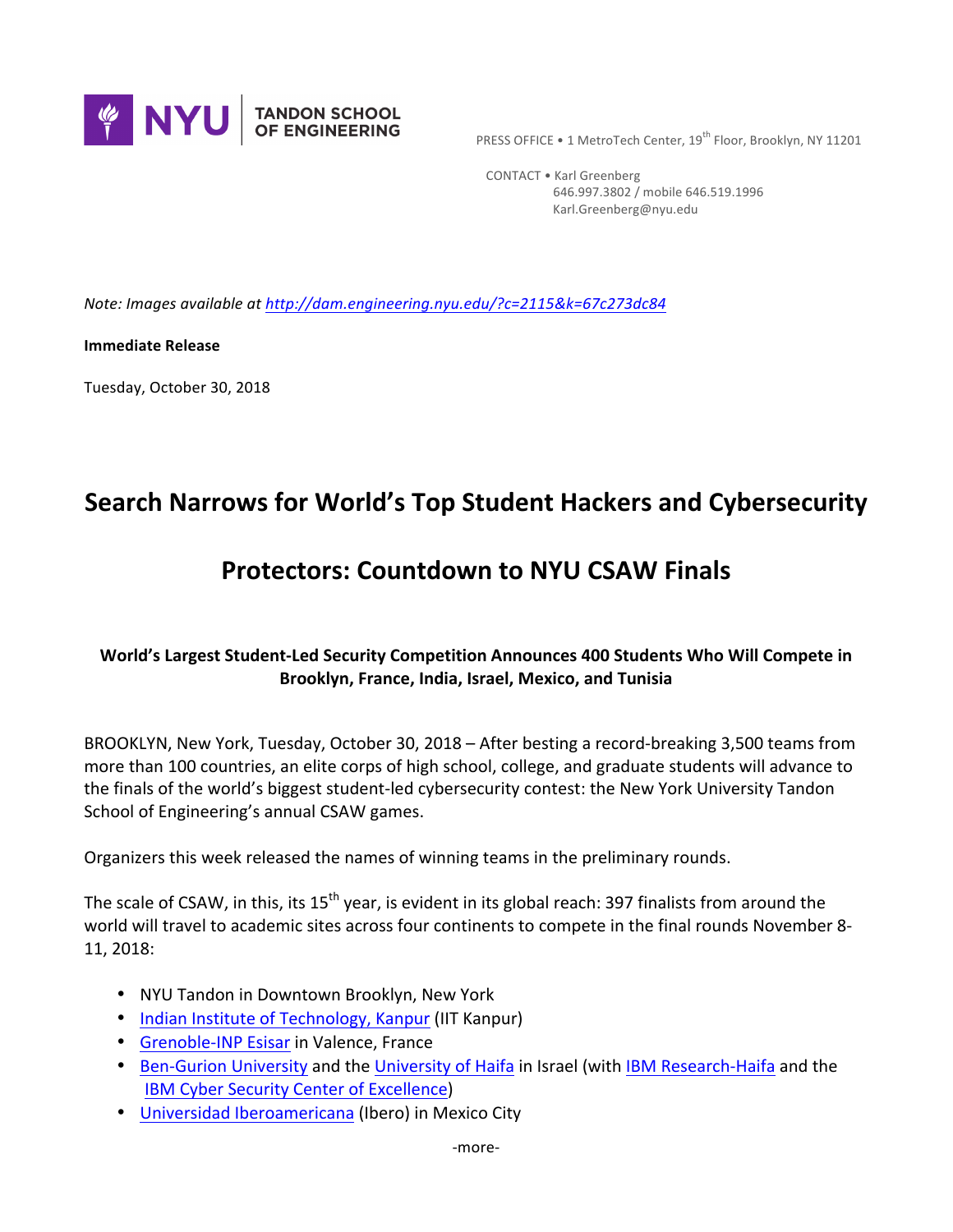• Higher School of Communication of Tunis (Sup'Com) in Ariana, Tunisia

More than bragging rights are at stake: NYU Tandon will offer more than \$1 million in scholarships to all high school finalists in the CSAW Red Team Competition in Downtown Brooklyn. And the NYU Center for Cybersecurity will award full tuition and fellowships to first-place winners in three **collegiate-level competitions** at all of the hubs. (Scholarships are contingent upon admission to NYU Tandon and satisfactory academic progress.)

Competitions at CSAW, which was formed in 2003 as a small local competition by Nasir Memon, professor of computer science and engineering, have expanded to eight events, evolving to meet the changing threat landscape. The newest contest is **Hack3D, which explores vulnerabilities in 3D printing**. Meanwhile, the high school competition – once covering only forensic skills – now offers a taste of how corporations and institutions train defenders for real-world attacks.

"For 15 years CSAW has changed and grown to reflect the manifold complexities of the threat landscape; but it is also a change agent for social good," said Ramesh Karri, director of CSAW, professor of electrical and computer engineering at NYU Tandon, and co-founder and co-chair of the NYU Center for Cybersecurity. "Events like the Hardware Security Challenge generate new avenues of research leading to innovative approaches to defending devices we use every day; and competitions like the CSAW Red Team Challenge have inspired thousands of students to pursue fields with high demand for new talent and fresh ideas. We are especially gratified that CSAW has inspired students to pursue engineering, math and science who may have never have considered STEM fields otherwise."

**Three all-girl high school teams** will compete in Brooklyn this year – reflecting the longstanding commitment by NYU Tandon and CSAW to employ the games as a gateway to a field in which women comprise only 14 percent of the current workforce in the U.S.

Among them is a team from New York City Schools that participated in NYU Tandon's summer intensive, Computer Science for Cyber Security, in Brooklyn's Sunset Park neighborhood. It is part of NYU Tandon's Center for K-12 STEM Education STEMNow program, one of the largest university-based K-12 STEM education programs in the city. The other two all-girl teams come from schools that frequently produce CSAW finalists: Montgomery Blair High School in Silver Spring, Maryland, and Piedmont Hills High School in San Jose, California.

**Visitors are welcome to attend the keynote panel discussion at NYU Tandon by distinguished CSAW alumni starting at 6 p.m. on Thursday, November 8, as well as the competitions on Friday, November 9, but tickets are limited and registration is required at <b>smd8@nyu.edu.** For the full agenda of the final round at NYU Tandon, visit https://csaw.engineering.nyu.edu/intl-locations/nyu-tandon/agenda

# **Capture the Flag**

Players of all levels and ages from around the world registered for Capture the Flag (CTF), the flagship event of CSAW that tests hacking and protection skills. After 48 hours of around-the-clock software hacking contests, a top-notch group of undergraduates was selected from more than 2,700 teams from 107 countries to compete at one of the six finalist hubs. Ten teams from the United States and Canada will compete in CTF finals at NYU Tandon.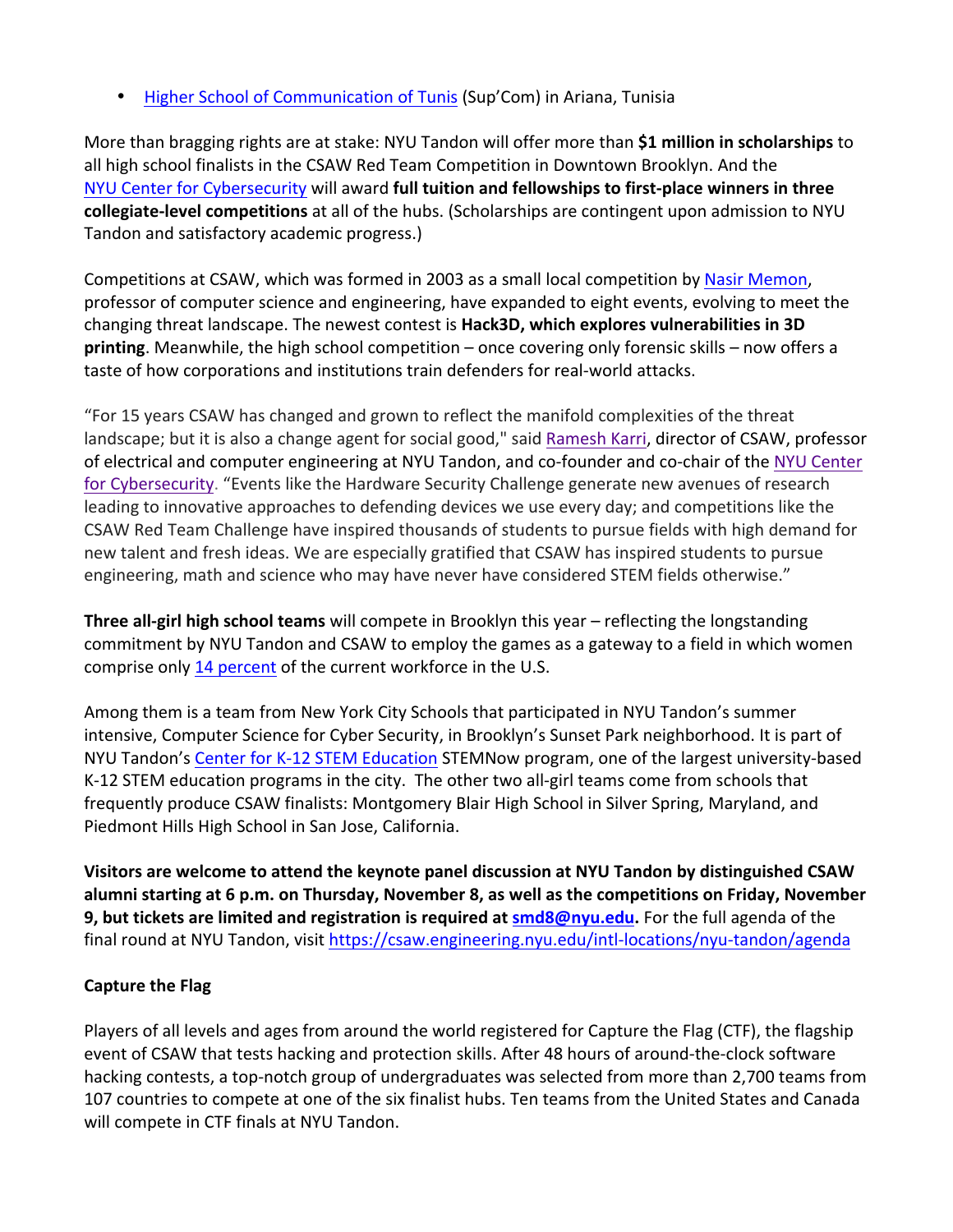To view teams competing at the CSAW finals in all six regions, visit CSAW Capture the Flag.

## **Red Team Competition**

Since its inception, NYU Tandon's CSAW high-school competitions have introduced thousands of novices to the cybersecurity field, attracting students who enjoy solving puzzles and encouraging newcomers with an entry-level CTF-style game. This year, more than 650 teams competed, with 28 teams winning coveted slots at the CSAW final rounds at NYU Tandon, Ibero, and Grenoble INP-Esisar.

To view teams competing at the CSAW finals, including the 11 teams who will compete at NYU Tandon, visit CSAW Red Team Competition.

#### **Embedded Security Challenge**

The oldest and largest hardware hacking competition in the world, now in its  $11^{th}$  year, is also the most difficult event at CSAW and contributes to worldwide scholarship. The tournament employs a "red team, blue team" format that mimics real-world attacks. This year's challenge, developed in partnership with the United States Office of Naval Research, requires the competitors to demonstrate covert data exfiltration attacks against Internet of Things devices – smart light bulbs in particular – that can leak secret information through side-channels, bridging air-gapped networks – those seemingly unconnected to the Internet.

The competition is a cornerstone program of NYU's hardware security group. Part of NYU Center for Cyber Security and including researchers at NYU Abu Dhabi, the group has become a leading force in microchip security.

Finals will be held at NYU Tandon, IIT Kanpur, and Grenoble-INP Esisar.

To view the teams competing at the CSAW finals, including eight that will compete at NYU Tandon, visit CSAW Embedded Security Challenge.

#### **Policy Competition**

This competition  $-$  at NYU Tandon and IIT Kanpur  $-$  attracts students who are interested in the nexus of law, policy, and emerging security issues. This year, organizers from NYU's national Policy Case Competition restructured the event to include a wide range of topics, including artificial intelligence, cryptocurrencies, and data security. Five finalist teams representing both CSAW regulars, such as the U.S. Naval Academy, as well as some new institutions, will present their best policy arguments to a panel of judges.

To view the five teams competing at the CSAW Policy Competition finals at NYU Tandon, visit the CSAW Policy Competition finalists page.

# **Applied Research**

Recognized as the leading competition for young cybersecurity researchers, the Applied Research Competition accepts only peer-reviewed security papers that have already been published by scholarly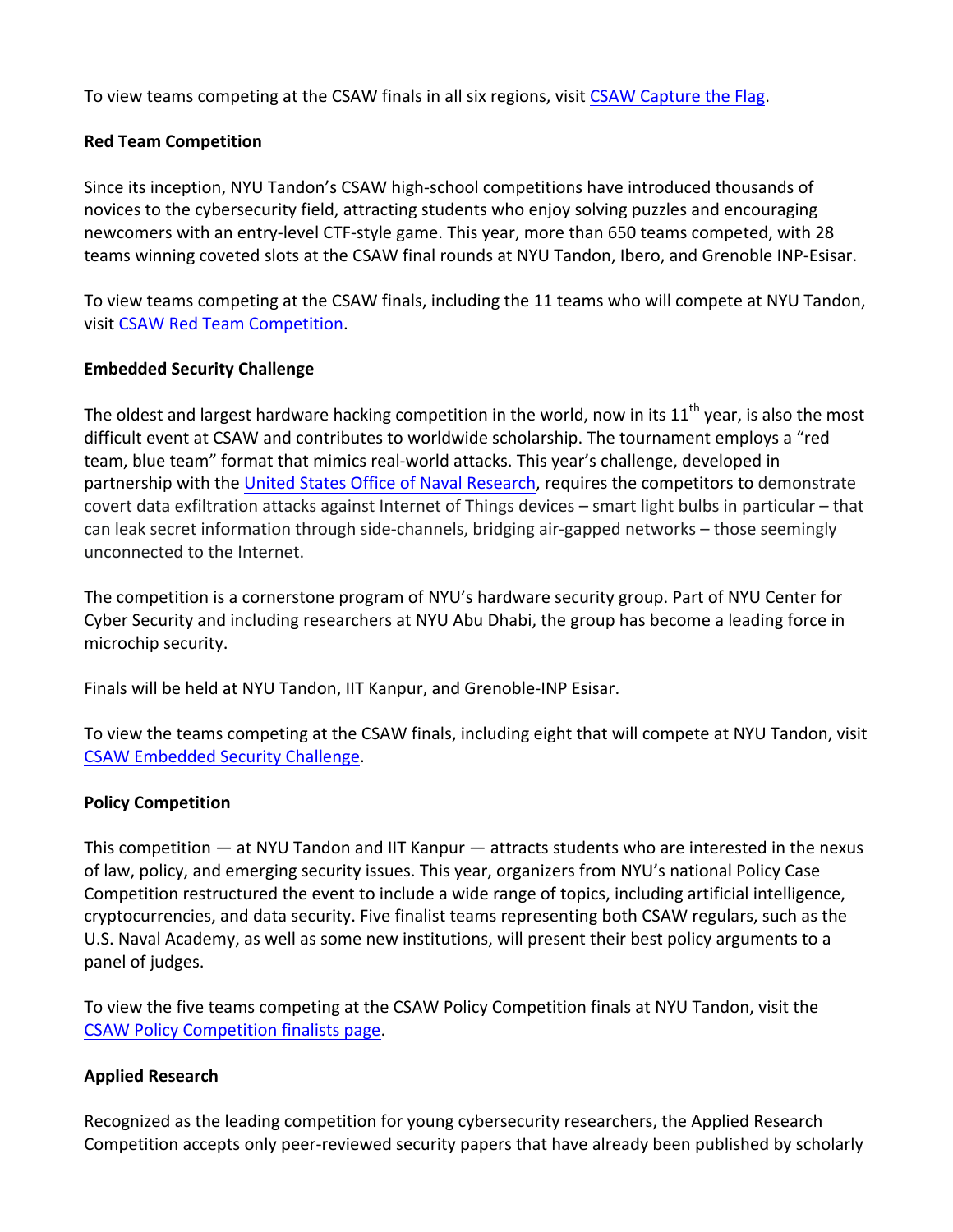journals and conferences. This year, top academics and practitioners reviewed 141 papers to arrive at the list of finalists. During the CSAW final round, one of the student authors of each paper will present in poster format to judges, who will evaluate the originality, relevance, and accuracy of the research. Finals will be held at NYU Tandon, Grenoble-INP Esisar, IIT Kanpur and Ben-Gurion University.

To view the accepted papers, including 10 at NYU Tandon, visit the CSAW Applied Research finalists page.

## **Hack3D**

CSAW's newest competition, Hack3D, serves to raise awareness in both scientific and manufacturing communities about the need for anti-counterfeiting methods in 3D printing. In the qualifying round, competitors were tested in reverse engineering a 3D CAD model. During the final round, teams will compete in printing 3D parts that have been embedded with anti-counterfeiting features. To view the three teams competing at U.S.-Canada finals, visit the CSAW Hack3D finalists page.

# **Cyber Journalism Award**

The only CSAW contest for non-students recognizes excellence in reporting on cybersecurity and privacy. Judges chose Jen Wieczner as winner of the 2018 CSAW Cyber Journalism Award for The Surprising Redemption of Bitcoin's Biggest Villian, which delves into Mt. Gox Chief Executive Mark Karpelès' attempts to recover lost funds and exonerate himself of a multi-million-dollar theft in which he was considered a prime suspect. Wieczner is a senior writer at *Fortune* and co-founding editor of The Ledger, Fortune's financial technology and blockchain publication.

The competition is a joint project of the NYU Tandon School of Engineering and the NYU Arthur L. Carter Journalism Institute.

# **Security Quiz Bowl**

Finalists from other CSAW contests as well as students from throughout New York will test their knowledge of security technology, history, and culture in this fun and fast-paced competition, leading up to a final round that will follow on the heels of the 36-hour CTF. Teams competing in this academic bowl–style event will square-off on topics ranging from network security, cryptography and malware to history, current events, and pop culture.

# **Industry Fair**

CSAW finalists and vetted computer science students from across the region will meet sponsors recruiting for internships and career positions. The worldwide shortage of cybersecurity talent makes the CSAW finalists particularly attractive to the elite companies: According to research by industry group (ISC)2, the shortage of cybersecurity professionals is close to 3 million globally. In the United States, there are nearly half a million unfilled positions.

Cybersecurity students wishing to participate in the CSAW Career Fair at NYU Tandon can learn how to submit resumes at csaw.engineering.nyu.edu/intl-locations/nyu-tandon/events/industry-fair.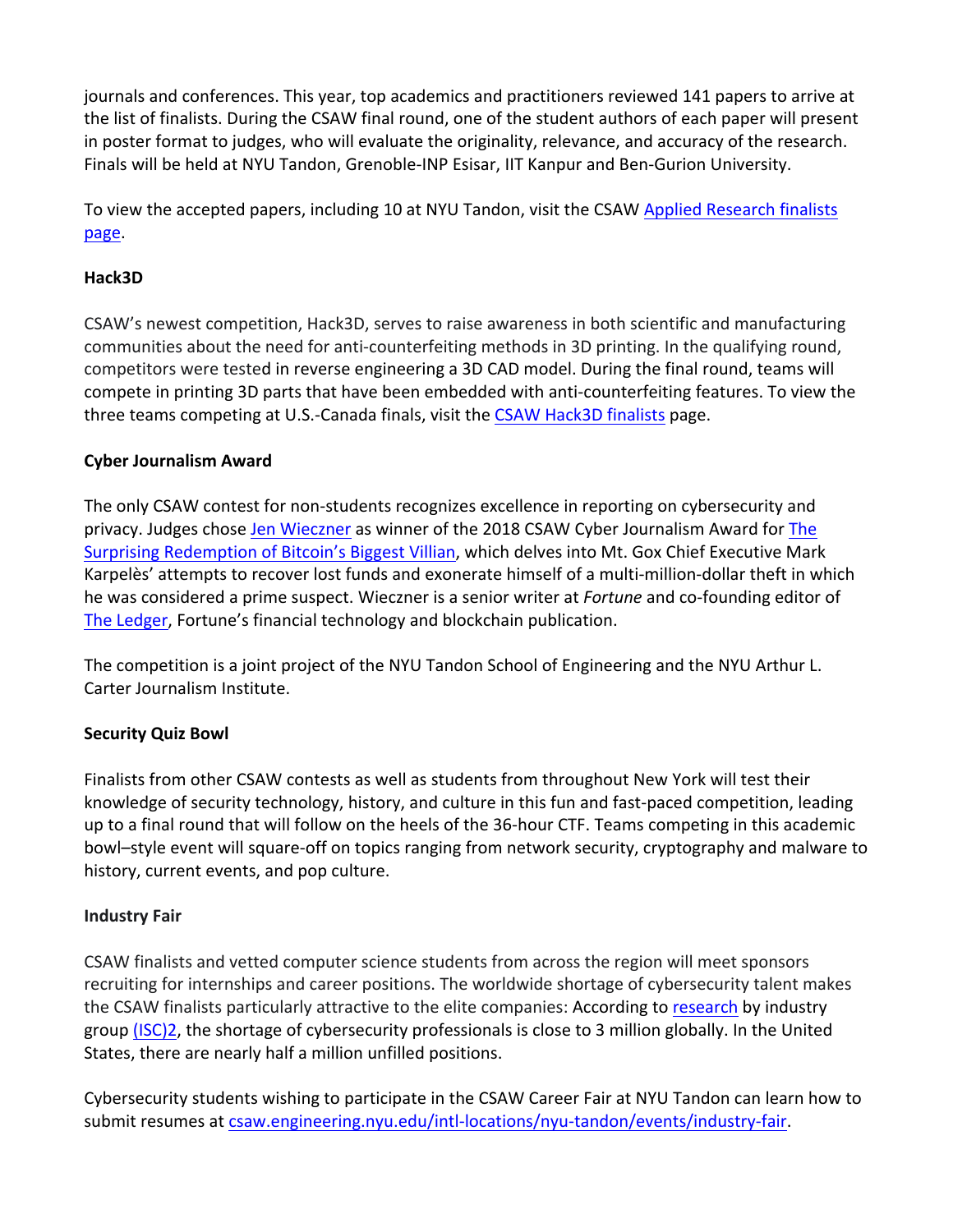# **Speakers and Professional Conference**

For 15 years, CSAW has brought students in contact with security professionals and their peers so they might build networks of cybersecurity mentors and colleagues for their future careers. This year, a panel of distinguished alumni will deliver the keynote presentation at CSAW U.S.-Canada on November 8. Bank of America will present the Security Expert Luncheon keynote on November 9.

New this year, the Frontiers in Cybersecurity Workshop for professionals will offer leading-edge knowledge on the use of data science and artificial intelligence for cybersecurity on Thursday, November 8. For information, visit https://csaw.engineering.nyu.edu/intl-locations/nyutandon/frontiers-cyber-security-workshop.

#### **About CSAW**

The CSAW games, founded in 2003 as a small contest by and for NYU Tandon students, have grown to become the most comprehensive set of challenges by and for students around the globe. NYU students continue to design the contests under the mentorship of information security professionals and faculty. NYU Tandon's student-led Offensive Security, Incident Response and Internet Security (OSIRIS) laboratory, home to weekly student-led Hack Night training and student research, leads the Red Team and CTF challenges.

"Since 2003, approximately 100,000 high school and college students have competed in CSAW, many becoming mentors, researchers, professors, and experts in government and industry," said Jelena Kovačević, dean of NYU's Tandon School of Engineering. "We are proud of CSAW's role in catalyzing cybersecurity engagement and education across the globe, as well as the research advances that the CSAW contests have yielded. Over the years, CSAW has become a creative force in our school-wide commitment to STEM education and our outreach to young women, who this year comprise 43 percent of our incoming first-year undergraduates. I heartily congratulate the talented NYU student team leaders and faculty for their remarkable contributions to cybersecurity education through CSAW."

CSAW U.S.- Canada Sponsors are: Gold Level — Capsule8, IBM, the United States Navy Office of Naval Research; Silver Level — BAE Systems, Bank of America, T. Rowe Price; Bronze Level — Estée Lauder Companies, Facebook, Flatiron Health, Jane Street, Jefferies, JPMorgan Chase & Co., Palo Alto Networks, Raytheon, TD Bank, Uber; Supporting Level - Cisco Tetration Analytics, Cubic Corporation, Qrypt; Contributing: Applied Computer Security Associates, CTFd, Datadog, Include Security, Ret2 Systems, Splunk, and Vector35.

For more information, visit csaw.engineering.nyu.edu, view a video of CSAW 2017 highlights, and follow @CSAW\_NYUTandon.

#### About the New York University Tandon School of Engineering

The NYU Tandon School of Engineering dates to 1854, the founding date for both the New York *University School of Civil Engineering and Architecture and the Brooklyn Collegiate and Polytechnic Institute* (widely known as Brooklyn Poly). A January 2014 merger created a comprehensive school of *education* and research in engineering and applied sciences, rooted in a tradition of invention and *entrepreneurship* and dedicated to furthering technology in service to society. In addition to its main *location in Brooklyn, NYU Tandon collaborates with other schools within NYU, one of the country's*